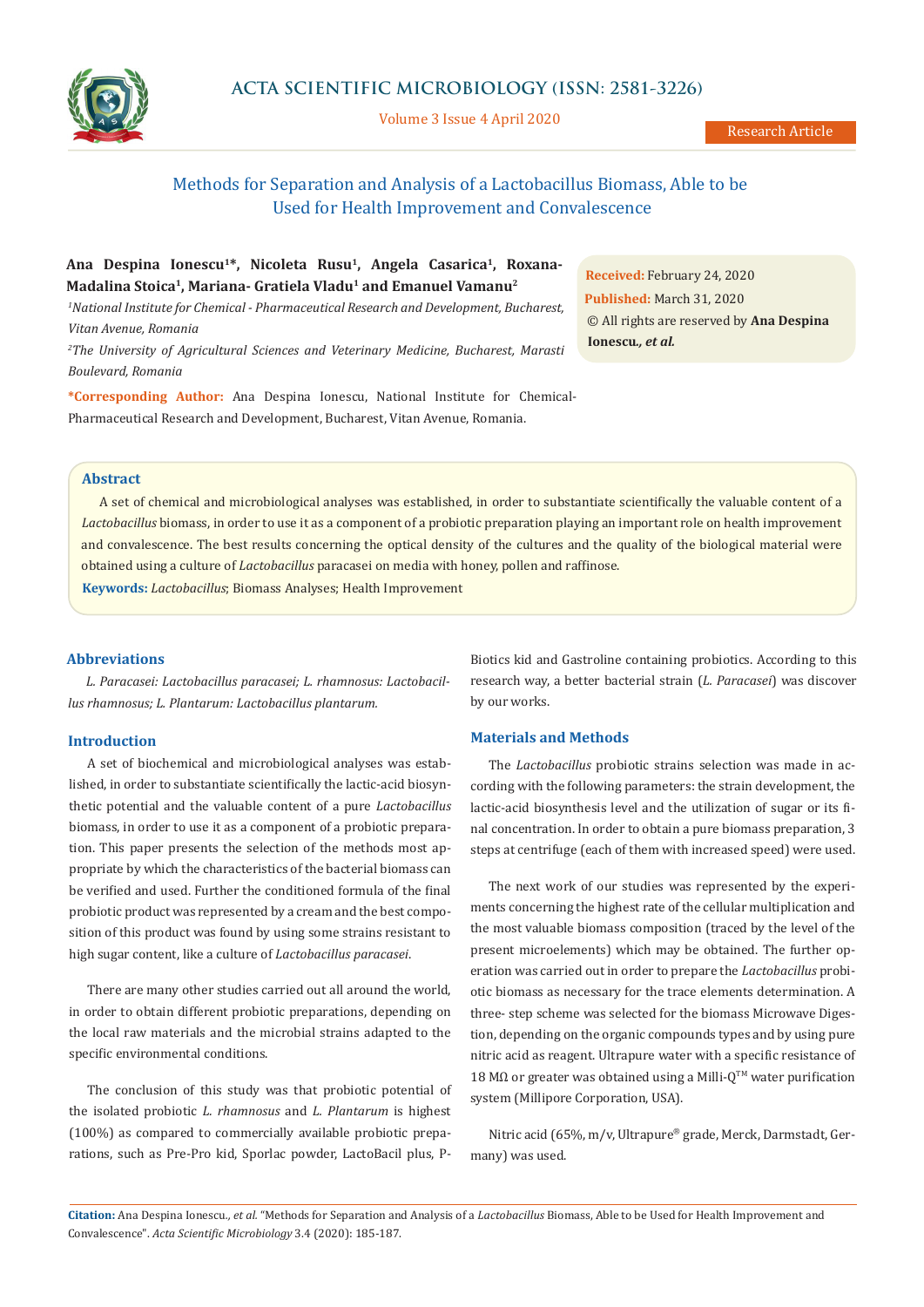Standard solutions for calibration curves were prepared by dilutions of 10 mg L<sup>-1</sup> of Standard 3 (trasable to NIST) procured from Perkin Elmer, Inc. Shelton, USA.

Microwave digestion of the *Lactobacillus* probiotic biomass samples for ICP-MS analysis was carried out using a model Multiwave™ 3000 microwave system (Anton Paar).

The copper, zinc, cobalt, cadmium and iron total concentrations were determined by A Perkin Elmer Elan DRC-e inductively coupled plasma spectrometer ICP-MS and by FAAS [1-14].

#### **Results and Discussions**

The first studies, carried out on a laboratory scale, concerning the multiplication of some *Lactobacillus* and *Bifidobacterium* probiotic strains on media supplemented with honey and milled/ non-milled pollen, indicated the best results on media with honey supplemented also with other different oligosaccharides. Then, our studies were carried out in order to obtain a higher rate of the cellular multiplication and a more valuable biomass composition (traced by the level of the present microelements). Therefore, the copper, zinc, cobalt, cadmium and iron total concentrations were determined and the obtained results are presented in the next Table and Graphics and picture.

| <b>Element</b> | Sample 1<br><b>Lactobacillus</b><br>plantarum<br>(ppm) | Sample 2<br><b>Bifidobacterium</b><br>(ppm) | Sample 3<br><b>Lactobacillus</b><br><i>paracasei</i> (ppm) |
|----------------|--------------------------------------------------------|---------------------------------------------|------------------------------------------------------------|
| Cu             | 17,62                                                  | 17,02                                       | 45,54                                                      |
| Zn             | 38.59                                                  | 37,98                                       | 62,18                                                      |
| Co             | 5,05                                                   | 5,02                                        | Under 1,0                                                  |
| Cd             | 0.06                                                   | 0,05                                        | 0,30                                                       |
| Fe             | 668,96                                                 | 664.24                                      | 183,1                                                      |

**Table 1:** The Cu, Zn, Co, Cd and Fe Determination.

#### **Conclusions**

The data obtained by our researches indicate the best optical density (the parameter used for the strains development's determination) and the highest yields of lactic acid and some microelements, in the case of some bacterial strains initially selected on a fermentation media containing honey, human milk and raffinose.

The analyses of the biomass preparation obtained on a culture medium based on glucose, peptone and yeasts extract indicate a greater presence of the iron and zinc (important elements involved in health improvement and for accelerating the convalescence) mostly in the case of *Lactobacillus paracasei* selected strain.



**Figure:** Biomass of Lactobacillus and the probiotic preparation.

The repeated analyses indicate a good stability of our pure biomass of Lactobacillus preparation.

#### **Bibliography**

- 1. Bogdański P and Schmidt M. "The Effect of Multispecies Probiotic Supplementation on Iron Status in Rats". *Biological Trace Element Research* 192.2 (2019).
- 2. Vitafoods Europe 2019 (Guest blogger). "Unlocking the full potential of probiotics" (2019).
- 3. IPA International probiotics association. "Iron Supplements Can Mess with Microbes" (2019).
- 4. Ying Yang and Zacchary Greenleaf. "Microaerobic fermentation of Lactobacillus acidophilus within Gut Microbiome Physiological conditions by BioFlo Bioprocess Control Stations". Eppendorf Application No. 412 (2019).
- 5. Yang Y and Sha M. "A beginner's guide to bioprocess mode: batch, fed-batch, and continuous fermentation". Eppendorf Application No. 408 (2019).

186

**Citation:** Ana Despina Ionescu*., et al.* "Methods for Separation and Analysis of a *Lactobacillus* Biomass, Able to be Used for Health Improvement and Convalescence". *Acta Scientific Microbiology* 3.4 (2020): 185-187.